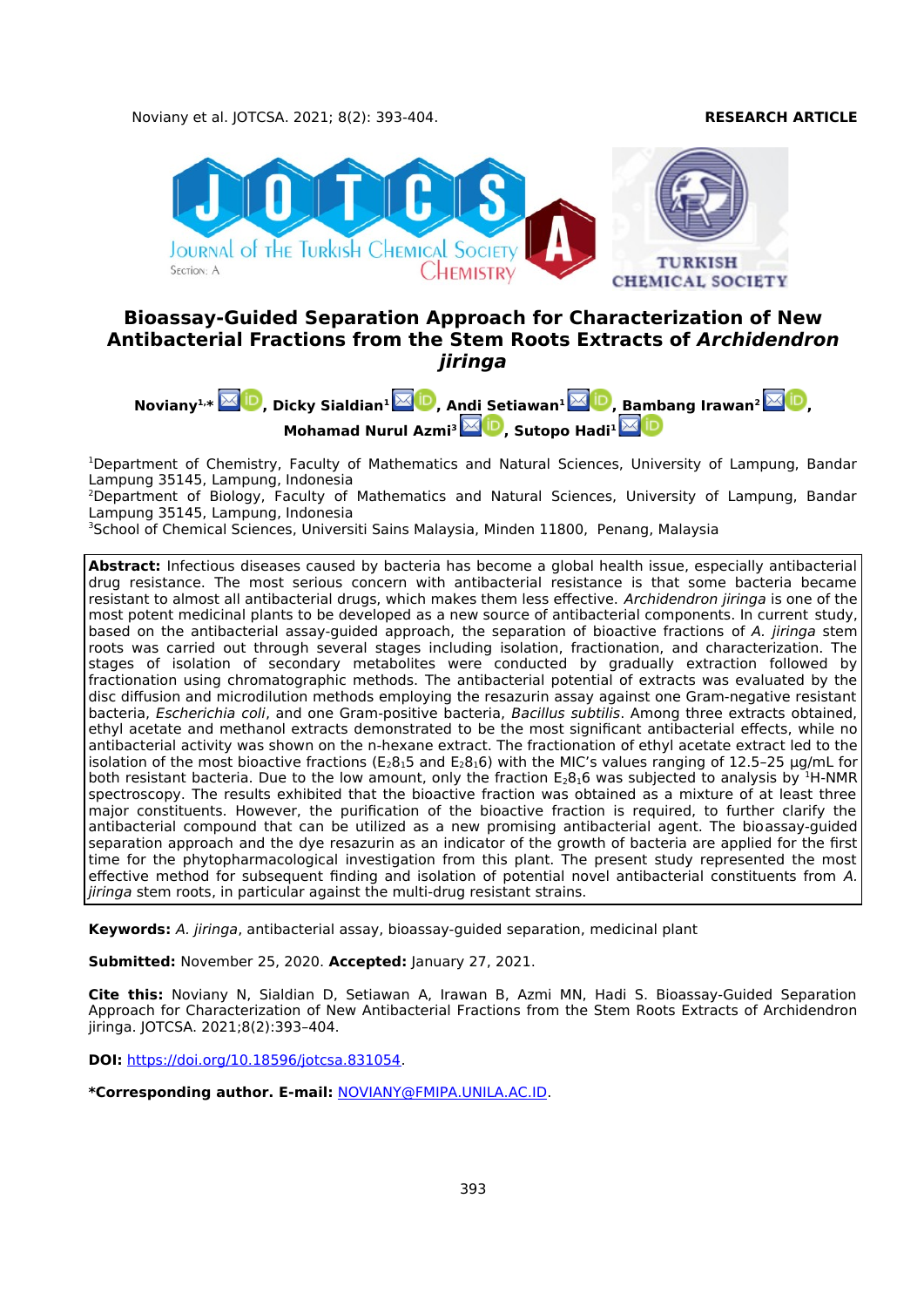# **INTRODUCTION**

Infectious disease is a serious global health problem, and every year, it causes deaths of 13 million people worldwide, especially in developing countries like Indonesia (1, 2). WHO (World Health Organization) data show that viral, bacterial, fungal and parasitic infections are the biggest cause of death for the world's population. The use of antibiotics in the prevention of infectious diseases is the only solution (3). However, continuous use of antibiotics raises new problems for health, especially the resistance of microorganisms that causes infection (1, 2). Bacteria are the most abundant organisms and widespread in living things. In terms of distribution and number, most bacteria may cause disease in humans and other living things (3). B. subtilis and E. coli are the most common pathogenic bacteria in humans; E. coli is a Gram negative bacterium found in the large intestine of humans, and is a major cause of diarrheal diseases, especially in infants and children (1-3). The mortality rate from diarrhea in Indonesia is still around 7.4%, while the mortality rate due to persistent diarrhea is higher at 45%. In 1,000 inhabitants, 200–374 subjects experience diarrhea, with 60%–70% of whom are children under the age of 5 (4).

Bacterial resistance to antibiotics is a problem that has not been resolved until now (3, 5, 6). The E. coli resistants to chloramphenicol group of antibiotics and amoxicillin have long been reported (2, 3, 7, 8). The greater the percentage of bacterial resistance to an antibiotic state that bacteria are no longer susceptible to these antibiotics. Various studies to overcome the bacterial resistance were carried out, but no effective reports exist. Thus, investigating new antibacterial substances that are still active and selective is necessary. The search for antibiotic sources from natural ingredients is still the main trend for researchers. The ability of bioactive compounds of natural materials as a healing medium is estimated because of the content of secondary metabolites, including terpenoids, steroids, coumarin, flavonoids, and alkaloids (10- 18).

One of the plants that has not been studied intensively in Indonesia is the family of Fabaceae (18, 19). The Fabaceae family demonstrates quite interesting bioactivity such as antibacterial (18, 19), antituberculosis (20), antioxidants (21), anticancer (22), and antimalarial (18, 23). The jengkol plant (A. jiringa (Jack) I. C. Nielsen), which belongs to the Fabaceae family, is commonly used by the Indonesian people as traditional medicine (18). Jengkol leaves are efficacious as medicine for eczema, scabies, sores, and ulcers, and the skin of the fruit is used as ulcerative medicine. Several studies were carried out on jengkol plants, including the leaves, fruit peel, and seeds (18, 19, 21, 24). The phytochemical screening has been done on jengkol fruit peel, seeds, bark, and leaves extracts (24). Based on this screening, from the parts of jengkol contain alkaloids, steroids, triterpenoids,

glycosides, saponins, flavonoids, and tannins. However, research on the stem roots of the jengkol plant was never performed.

In our ongoing investigation for new lead constituents from medicinal plants, we elaborated the bioactive secondary metabolites of A. jiringa stem roots and assayed their antibacterial activity. The aims of the study were to obtain antibacterial active fractions from the stem roots of A. jiringa, based on the bioassay-guided separation approach through their antibacterial property.

# **EXPERIMENTAL SECTION**

### **Plant Materials**

Samples of the stem roots of A. jiringa were assembled on January 25, 2018 from Unila's Housing area at Gedongmeneng District, Bandar Lampung, Lampung Province, Indonesia. The plant specimens (NV6/NRGD/2018) were identified at the Herbarium Bogoriense, LIPI Bogor, Indonesia.

### **General Experimental Procedures**

TLC was performed on silica gel 60  $GF<sub>254</sub>$  plates (Merck; 0.25 mm) and sprayed with staining reagen  $Ce(SO<sub>4</sub>)<sub>2</sub>$ . Column chromatography (CC) was made on silica gel (Kieselgel 60, 70–230 mesh ASTM; Merck) and Sephadex LH-20. <sup>1</sup>H NMR spectrum was measured in acetone-d $_6$  (TMS as an internal standard), on an NMR Agilent 500 MHz spectrophotometer (Agilent Technologies, JNM-ECZ500R/S1) or Bruker 500 MHz spectrometer. Finally, Microplate Reader Hospitex-Italy was used to measure the absorbance resulted on the resazurin assay, while UV spectra were performed using an Eppendorf BioSpectrometer kinetic instrument.

#### **Bacterial Strains and Biochemicals**

Ampicillin and chloramphenicol were purchased from Sigma Aldrich, and resazurin sodium salt was purchased from Sigma Aldrich. Gram-positive bacteria, B. subtilis ITBCCB148, was obtained from the Microbiology and Fermentation Technology Laboratory, Bandung Institute of Technology, Gramnegative bacteria, E. coli UNIATCC25922, nutrient agar broth, disposable sterile petri dishes (Idealcare), disposable syringe, micropipette tips, sterile tissue culture 96-well plates.

#### **Preparation of Extracts**

Fresh chopped stem roots of A. jiringa (2.5 kg) were cleaned by rinsing under running tap water to remove soil and dirt. The samples were dried in an open space for three weeks, and the air**-**dried roots are finally ground into a powder form. The powdered air-dried stem roots (1.5 kg) were extracted with a polar gradient polarity of solvent using the maceration technique. The solvent used at this stage starts from the solvent which exhibits the lowest polarity, n-hexane, followed by ethyl acetate (EtOAc), and finally with a high polarity organic solvent, methanol. Each extraction was conducted three times in each type of solvent. Before changing the type of solvent, the extract residue is first air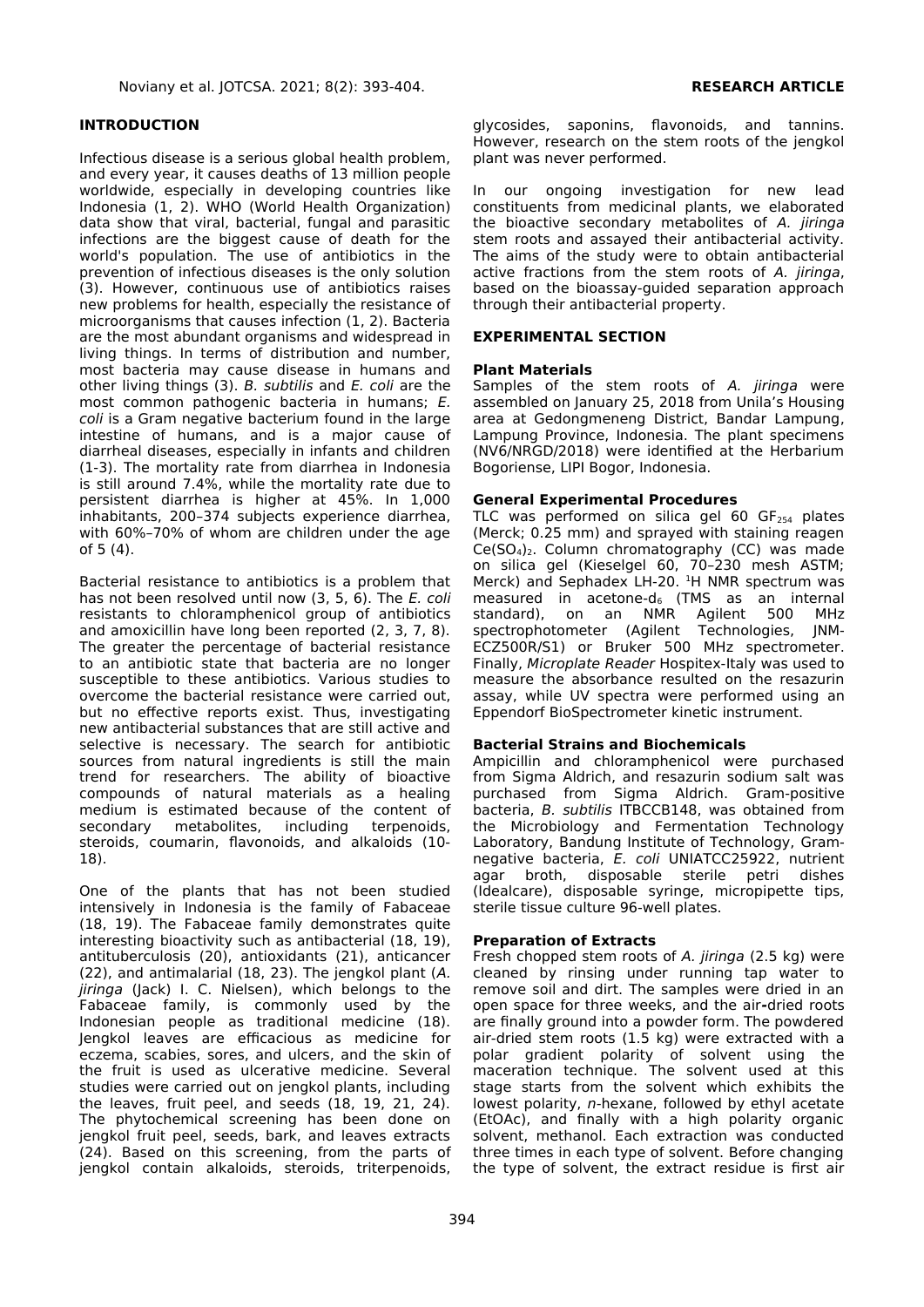dried for at least three days or until the residue is dry/free of solvent. The filtrates obtained from maceration obtained from polar gradient solvents are then separated from the residue by ordinary filtration. The filtrates are then concentrated under reduced pressure using a vacuum rotary evaporator to yield n-hexane  $(3.6 \text{ kg})$ , EtOAc  $(55.8 \text{ kg})$ , and

methanol (67.2 kg) extracts, respectively. Using agar disc diffusion and microdilution methods, each extract obtained was subjected to an assay of its antibacterial activity. The most active extract was further isolated and fractionated through the bioassay-guided separation approach. The general research flowchart can be seen in Figure 1.



**Figure 1**. Research flow chart of bioassay guided separation.

### **Bioassay-guided Separation of Ethyl Acetate Extract**

Based on the antibacterial activity results of extracts, the EtOAc extract (55.8 g) was selected to be isolated and fractionated further using the VLC method on silica gel (35–70 Mesh). The column was eluted with a stepwise gradient polarity of the solvent systems, including n-hexane–EtOAc (100%- 0% of n-hexane), EtOAc-acetone (100%–0% of EtOAc), and acetone-MeOH (100%-0% of acetone), affording 23 fractions (200 mL each). According to their chemicals profile analyzed by TLC and their proton NMR spectrum, these fractions were grouped and combined into seven primary fractions,  $E_2 1$ (fr.1–10), E<sub>2</sub>2 (fr.11), E<sub>2</sub>3 (fr.12), E<sub>2</sub>4 (fr.13), E<sub>2</sub>5 (fr.14–15), E26 (fr.16–19), E27 (fr.20–23) (Figure 2). All fractions  $E_2$ 1- $E_2$ 7 were tested for their antibacterial property separately using disc diffusion and microdilution methods. Among all fractions tested, three fractions exhibited antibacterial

activity against both bacterial strains with quite similar MIC's values, therefore fraction  $E_2$ 2 (439.5 mg) was subjected to further fraction due to the simplest chemical profile on its TLC. Fraction  $E_2$ 2 was redissolved in acetone and then purified with CC on silica gel G-60 (35–70 Mesh) using n-hexane/isopropyl alcohol with the ratio volumes of 70/30, 60/40, 50/50, and 40/60, generating six major subfractions,  $E_2$ 2a (132.0 mg),  $E_2$ 2b (8.4 mg), E<sub>2</sub>2c (9.0 mg), E<sub>2</sub>2d (47.0 mg), E<sub>2</sub>2e (2.0 mg), and E22f (50.3 mg). Using microdilution methods, all subfractions were screened against both bacterial strains tested. The MIC's values and optical density (OD) means of bioactive subfractions were described on Table 2. Among them, two subfractions (E22e and E22f) performed the most antibacterial activity against  $B$ . subtilis and  $E$ . coli, with the MIC's values ranging of 12.5–25 µg/mL. Only subfraction E<sub>2</sub>2f was selected to be analyzed further by  $1H-MMR$ spectroscopy as exhibiting sufficient quantity.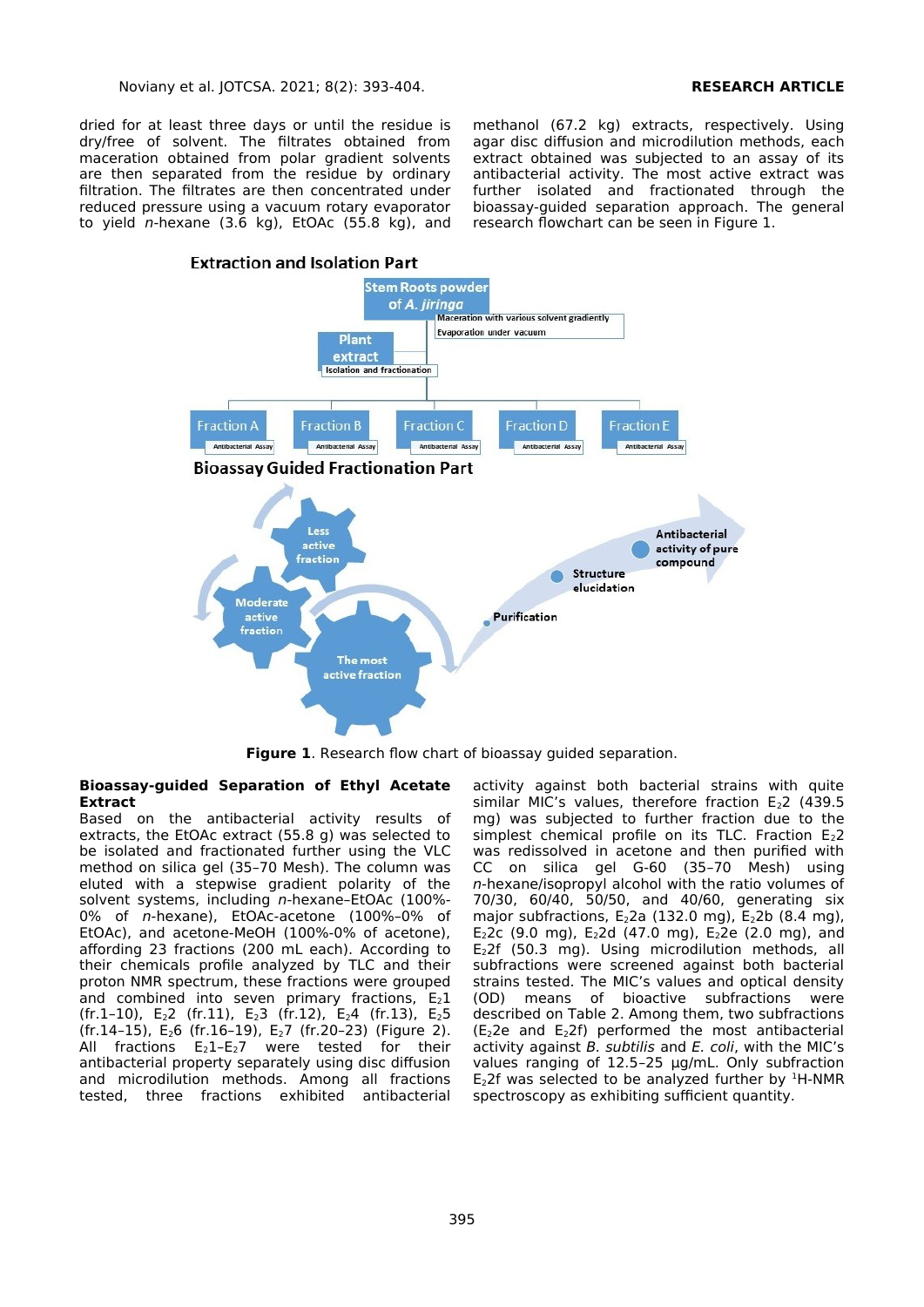

**Figure 2**. Scheme of bioassay guided separation of EtOAc extract subfractions.

### **Phytochemical Screening**

The phytochemical screening was performed for triterpenes/steroids, alkaloids, flavonoids, and saponins, by using the standard procedures (25). The formation of precipitate or the color intensity was applied for analytical response of screening results.

### **Evaluation of Antibacterial Activity**

For the testing antibacterial activity, the microbial strains employed in the biological assay are gram positive bacteria, Bacillus subtilis. Gram negative bacteria, Escherichia coli, have been obtained from a stock culture from Hospital Abdul Muluk, Bandar Lampung, Indonesia. To maintain stock culture, original cultures are further stored at a low temperature in the refrigerator. Fresh cultures are used for testing antibacterial activity using disc diffusion assay and dilution methods.

# **Disc diffusion assay**

The antibacterial activity of the stem roots extract (n-hexane, ethyl acetate, and methanol) were tested by the disc diffusion method (26) against pathogenic bacteria gram negative (E. coli) and gram positive (B. subtilis). In this method, freshly prepared agar media is dispensed into the sterilized petri-dish. The agar is allowed to solidify, and 100 µL of the bacterial suspension was poured over the agar media and spread by a spreader or a rod. Ampicillin and chloramphenicol (30 µg/dish) is used as a positive control, while methanol is used as a negative control. In each culture medium petri-dish, four disks were used, one disk of antibiotics, two discs separately for (n-hexane, ethyl acetate, and methanol) extracts, and one disk used as a control (methanol). The plates are sealed and incubated overnight at 37 °C in the incubator. Next, antibacterial activity is assigned by measuring the inhibition zone formed around the discs, and the diameter of zone of inhibition (mean of three replicates SD) as indicated by clear area was measured to determine the antibacterial activity.

The experiment is replicated three times to confirm the reproducibility.

### **Determination of MIC via Resazurin Assay**

Resazurin assay was carried out in 96-well plates titration with some minor modification (27). In the complete nutrient broth, two-fold dilutions of plant extracts and antibiotics were prepared in the test wells. The final concentration (20 µL of each bacterial suspension) was added to 180 µl of antibiotics and plant extracts (30–0.02 mg/mL in sequence) contained in the culture medium, as well as the antibiotics concentrations of 0.06 mg/mL and 0.12 mg/mL for amphicilin and chloramphenicol, respectively. For the comparative study, control plates were prepared only with the culture medium and bacterial suspension. The plates were sealed and incubated for 12 hours at 37 °C for an additional 5 hours. At 1-hour intervals, plates were observed for a blue to pink and pink to colorless color change<br>in living bacterial strains containing wells. in living bacterial strains containing wells. Preliminary micro titer plate assay reveals that the fast decolonization of resazurin extract does not exhibit antibacterial potential. The bioactivity of extracts was screened, which shows that the extracts inhibit the dye reduction.

#### **RESULTS AND DISCUSSION**

The plant material was macerated using gradient polarity of solvent and afforded  $n$ -hexane (3.6 kg), EtOAc (55.8 kg), and methanol (67.2 kg) extracts. EtOAc extract performed the most bioactive extract against two bacterial strains, E. coli and B. subtilis, using agar disc diffusion and microdilution methods. Using the diffusion method, extracts of  $n$ -hexane, EtOAc, and methanol obtained from the extraction stage were each screened for antibacterial activity tests against E. coli and B. subtilis bacteria. Bioactivity test results in bacteria E. coli and B. subtilis were observed based on the diameter of inhibition zones, as tabulated in Table 1.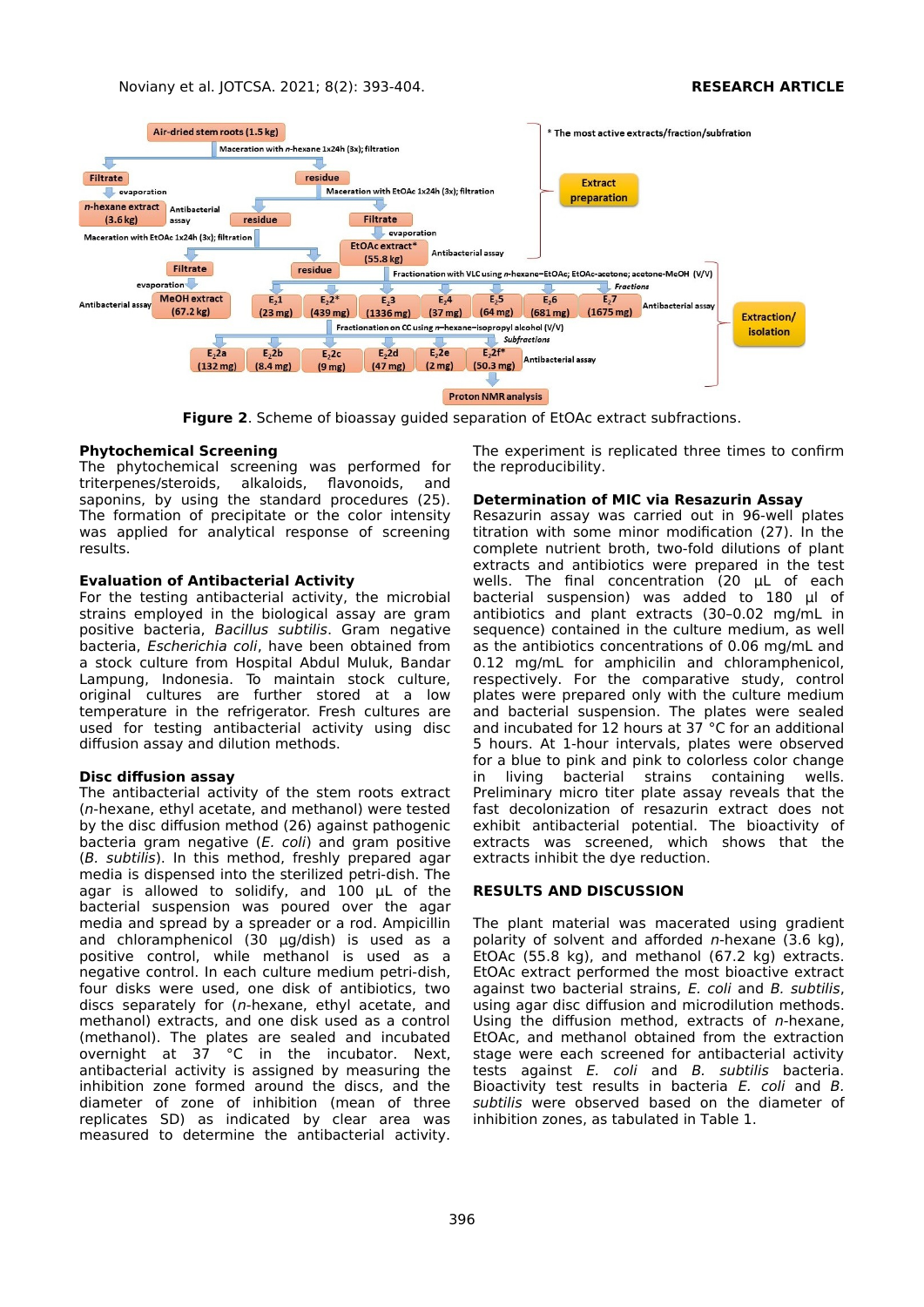**Table 1**. The results of inhibitory zone of the extracts (in mm) against E. coli and B. subtilis.

|               | E. coli                  |              |      | B. subtilis              |              |             |
|---------------|--------------------------|--------------|------|--------------------------|--------------|-------------|
| Concentration | n-hexane                 | <b>EtOAc</b> | MeOH | <i>n</i> -hexane         | <b>EtOAc</b> | <b>MeOH</b> |
| $0.3$ mg/disc | $\overline{\phantom{0}}$ | 10           |      | $\overline{\phantom{0}}$ |              |             |
| $0.5$ mg/disc | $\overline{\phantom{0}}$ | 11           |      | $\overline{\phantom{0}}$ | 9            |             |

The results of the antibacterial screening test on the three extracts by diffusion method showed that EtOAc extract exhibited better bioactivity, compared to n-hexane and methanol extracts. Furthermore, the repetition of the antibacterial activity test carried out using a dilution method in order to

determine the minimum inhibitory concentration (MIC) of each fraction. The results of the MIC test of the three extracts using the dilution method against E. coli and B. subtilis bacteria can be seen in Figure 3, while the optical density (OD) values can be seen in Table 2.



**Figure 3**. MIC testing of n-hexane, EtOAc, and methanol extracts using 96-well plates (a) on E. coli (b) bacteria on B. subtilis bacteria.

**Table 2**. The results of MIC test of n-hexane, EtOAc, and methanol extract using dilution method against E. coli and B. Subtilis.

| No             | Type of<br>extract  | <b>Average</b><br>of OD on<br>E. coli* | Average<br>of OD on<br>В.<br>subtilis* | <b>MIC</b><br>$(\mu q/mL)$<br>on E. coli | <b>MIC</b><br>$(\mu q/mL)$<br>on <i>B.</i> subtilis |
|----------------|---------------------|----------------------------------------|----------------------------------------|------------------------------------------|-----------------------------------------------------|
| 1.             | n-hexane            | 0.76838                                | 0.54231                                | -                                        | -                                                   |
| $\overline{2}$ | <b>EtOAc</b>        | 1.88706                                | 1.48556                                | 12.5                                     | 50                                                  |
| 3              | Methanol            | 1.68644                                | 1.66288                                | 6.25                                     | 6.25                                                |
| 4              | Positive control    | 1.773                                  | 1.48025                                | 0.78                                     | 0.78                                                |
| 5              | Negative<br>control | 0.74013                                | 0.57575                                | -                                        | $\overline{\phantom{a}}$                            |

The test results based on Table 2 show that semipolar EtOAc extract and polar methanol demonstrate a minimum inhibitory concentration better than n-hexane extract. In this dilution antibacterial test, using visual observation is not sufficient to observe the presence or absence of bacterial growth; however, this tends to be subjective from each person's eyesight so the risk of error is relatively greater. This occurs because the color test makes it difficult to observe, so absorbance values before and after incubation are used to help determine the presence or absence of bacteria. The wavelength used to measure the number of microbes is 600 nm, because cells in the mitochondria and cytoplasm absorb at that wavelength (28). After incubation for 18 hours and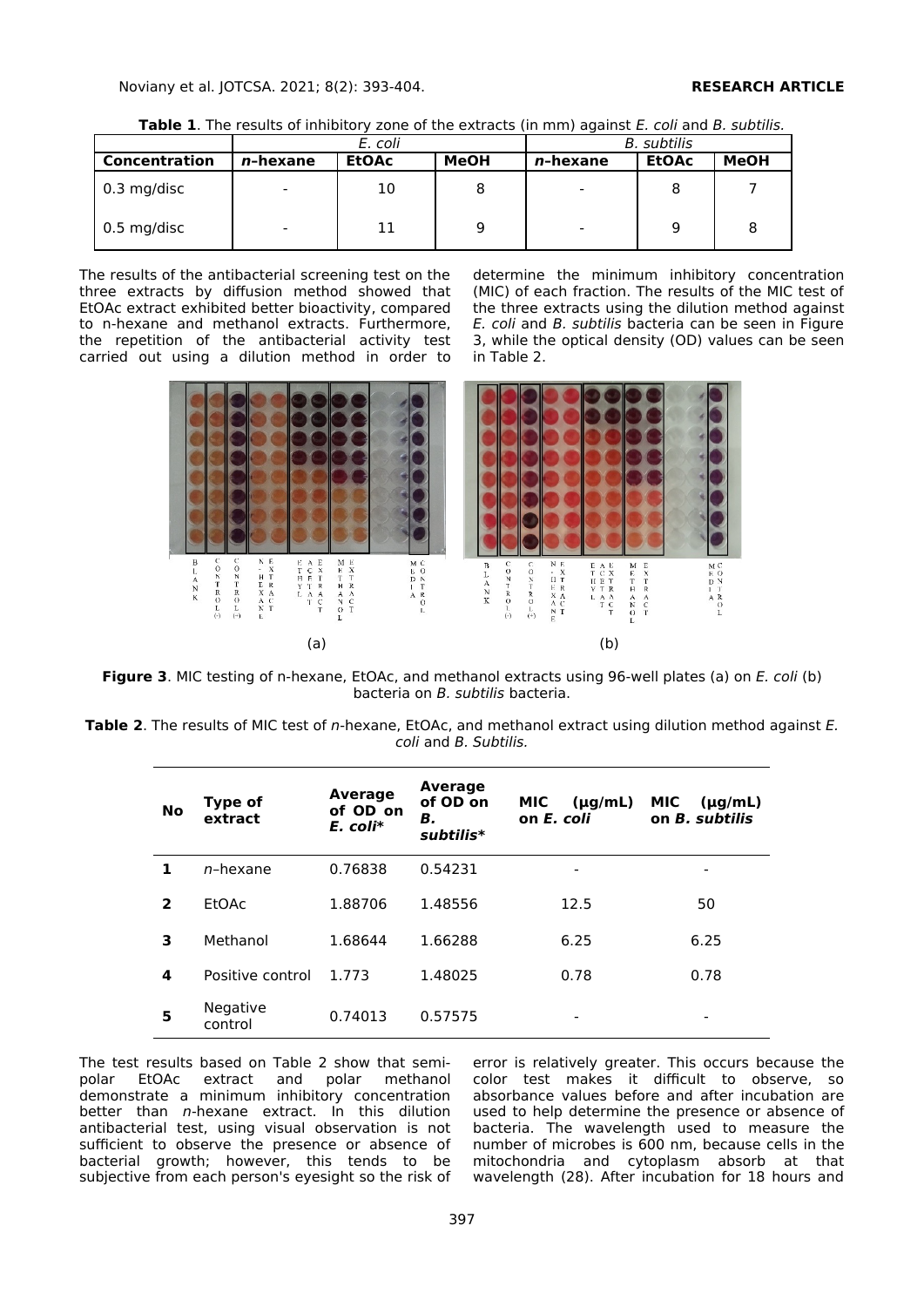measuring the OD, the addition of the reaction color was resazurin and was reincubated for 4 hours until the color changed. This color change occurred because resazurin exhibits a blue color that is not fluorescent, and it can be reduced to a fluorescent pink color. The change in color from blue to pink is an indicator of cell reduction. The color change of resazurin is carried out by enzymes in cells in the mitochondria and cytoplasm (27).

Based on the results of the antibacterial tests that were carried out, EtOAc extract was chosen for the fractionation and purification process because it exhibits the best antibacterial activity in inhibiting

bacterial growth to a minimum inhibitory concentration of 12.5 and 50 µg/mL, compared to extract n-hexane, which demonstrates no inhibition at all. The results of fractionation with the KCV process showed that a separation was present between semi-polar components and non-polar components, resulting in seven combined fractions, namely  $E_2$ 1 (fr.1–10; 23 mg),  $E_2$  (fr.11; 439.5 mg), E<sub>2</sub>3 (fr.12; 1,336 mg), E<sub>2</sub>4 (fr.13), E<sub>2</sub>5 (fr.14-15), E<sub>2</sub>6 (fr.16–19), E27 (fr.20–23; 1,675 mg). All these fractions were screened for antibacterial activity using the agar diffusion method, and the results obtained were tabulated in Table 3.

**Table 3.** The diameter of inhibition zone (mm) of KCV-1 and KCV-2 fractions against E.coli and B. subtilis

| E. coli                   |                |                | B. subtilis                |                  |                |                  |                  |         |
|---------------------------|----------------|----------------|----------------------------|------------------|----------------|------------------|------------------|---------|
| Concentration $E_2$ 1     |                | E <sub>2</sub> | $E2$ 3                     | E <sub>2</sub> 7 | $E_2$ 1        | E <sub>2</sub> 2 | E <sub>2</sub> 3 | $E_2$ 7 |
| $0.3 \text{ mg}$ / disk 7 |                | 10             | $\overline{\phantom{1}}$ 8 | $\overline{7}$   | $\overline{7}$ | 10               | 8                |         |
| $0.5$ mg / disk           | $\overline{7}$ | 11             | $_{\rm 8}$                 | - 8              | $7^{\circ}$    | 12               | 9                | 8       |

Using a dilution method to determine the MIC value, each antibacterial active fraction obtained above was then re-tested for bioactivity. The results of the MIC test can be seen in Figure 4, and the average OD of each fraction can be seen in Table 4.



| <b>No</b>      | <b>Fraction</b><br>code | <b>OD</b><br>average<br>on E, coli | <b>OD</b> average<br>В.<br>on<br>subtilis | MIC (µg/mL)<br>on E. coli | MIC ( $\mu$ g/mL) on <i>B</i> .<br>subtilis |
|----------------|-------------------------|------------------------------------|-------------------------------------------|---------------------------|---------------------------------------------|
| 1              | E <sub>2</sub> 1        | 1.16363                            | 1.02819                                   | 50                        | $\overline{\phantom{a}}$                    |
| $\overline{2}$ | E <sub>2</sub> 2        | 1.49338                            | 1.54488                                   | 25                        | 25                                          |
| 3              | E <sub>2</sub> 3        | 1.25269                            | 1.74956                                   | 25                        | 25                                          |
| 4              | E <sub>2</sub> 7        | 1.39525                            | 2.34931                                   | 25                        | 6,25                                        |
| 5              | Positive<br>control     | 2.16563                            | 2.28425                                   | 0,78                      | 0,78                                        |
| 6              | Negative<br>control     | 0.86413                            | 0.60838                                   | $\overline{\phantom{a}}$  | ٠                                           |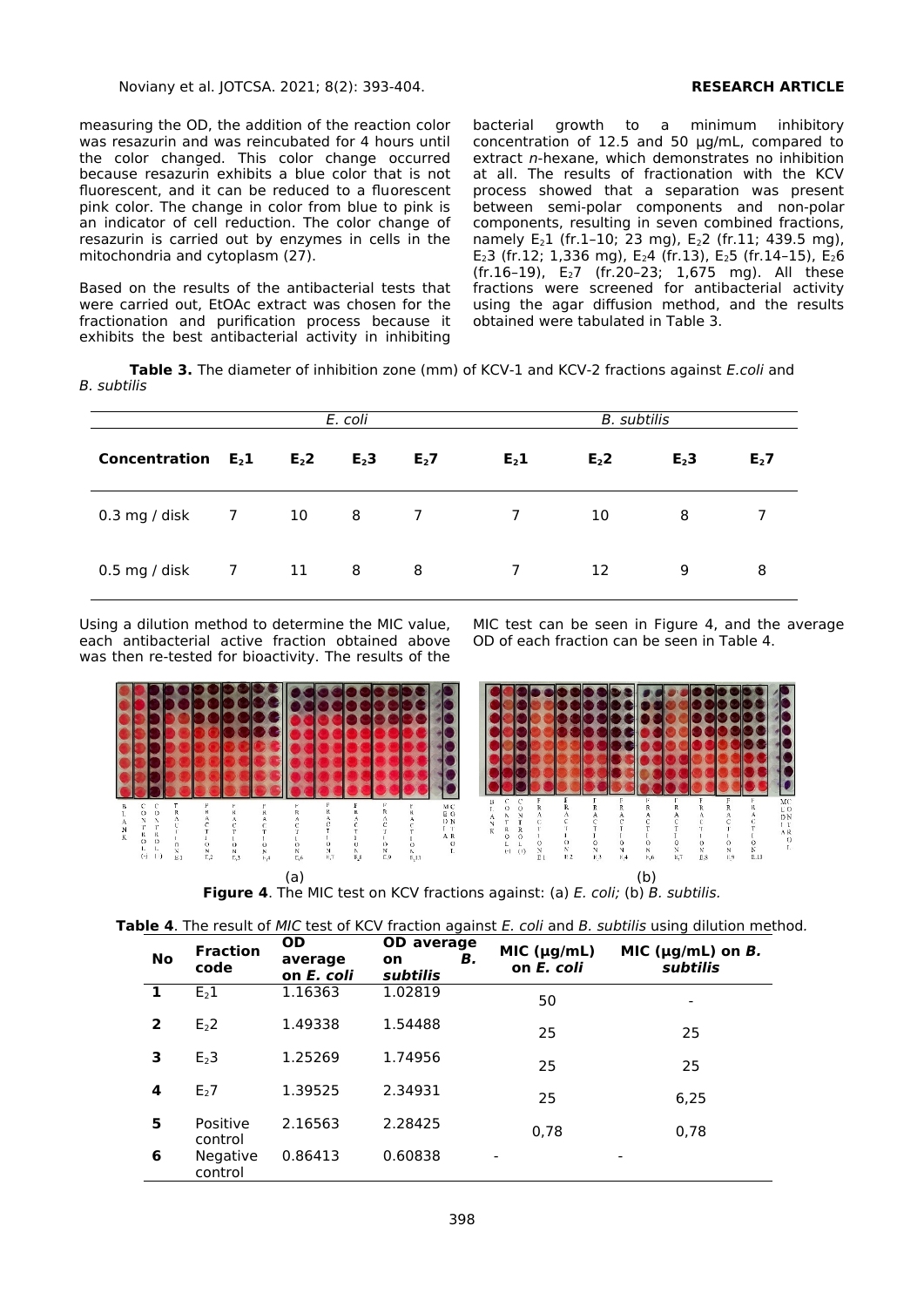From the test results shown in Table 4, it was found that the fractions of  $E_2$ 2,  $E_2$ 3, and  $E_2$ 7 gave a smaller value of the minimum inhibitory concentration compared to other fractions both against E. coli and B. subtilis bacteria. The  $E<sub>2</sub>2$  fraction (439.5 mg) was then selected for further purification by mass consideration. Phytochemical screening, especially flavonoid and phenolic tests, was carried out on the  $E_2$ 8 fraction, which showed positive tests for the presence of flavonoids and phenolics. Purification of the E22 fraction (439.5 mg) produced six main subfractions, namely  $\mathsf{E}_2$ 2a (132.0 mg),  $\mathsf{E}_2$ 2b (8.4 mg), E<sub>2</sub>2c (9.0 mg), E<sub>2</sub>2d (47.0 mg), E<sub>2</sub>2e (2.0 mg),

and  $E_2$ 2f (50.3 mg). Then, the subfractions were carried out using MIC test 96-well plates, to determine the minimum inhibitory concentration of the subfraction. The results of MIC on E. coli bacteria are that the  $E_2$ 2c,  $E_2$ 2d,  $E_2$ 2e, and  $E_2$ 2f fractions exhibit a better minimum inhibitory concentration compared to other fractions. However, the MIC results in B. subtilis bacteria all fractions showed lower inhibitory ability than in E. coli bacteria. The results of the  $E_2$ 2 subfraction MIC can be seen in Figure 5 and for the average OD of each fraction can be seen in Table 5.

| <b>Table 5.</b> The result of MIC test on E <sub>2</sub> 8 <sub>1</sub> subfraction using 96-well plates against E. coli and B. subtilis |  |
|------------------------------------------------------------------------------------------------------------------------------------------|--|
|------------------------------------------------------------------------------------------------------------------------------------------|--|

| <b>No</b>      | <b>Subfraction</b><br>code | Average<br>of OD on<br>E. coli | Average of<br>OD on B.<br>subtilis | MIC ( $\mu$ g/mL) in<br>E. coli | MIC (µg/mL)<br>in <i>B.</i> subtilis |
|----------------|----------------------------|--------------------------------|------------------------------------|---------------------------------|--------------------------------------|
| 1              | $E2$ 2a                    | 1.49731                        | 1.27825                            | 50                              | 100                                  |
| $\overline{2}$ | E <sub>2</sub> 2b          | 1.44425                        | 1.22788                            | 50                              | 50                                   |
| 3              | E <sub>2</sub> 2c          | 1.29094                        | 0.99919                            | 25                              | 50                                   |
| 4              | $E2$ 2d                    | 1.25900                        | 0.84613                            | 25                              | 50                                   |
| 5              | E <sub>2</sub>             | 1.39463                        | 1.18294                            | 12,5                            | 25                                   |
| 6              | E <sub>2</sub> 2f          | 1.34638                        | 1.14100                            | 25                              | 25                                   |
| 7              | Positive<br>control        | 1.54525                        | 1.45938                            | 0.78                            | 0.78                                 |
| 8              | Negative<br>control        | 0.85238                        | 0.56950                            | 0                               | 0                                    |



**Figure 5.** MIC test on E<sub>2</sub>2 subfractions using 96-well plates against: (a) E. coli; (b) B. subtilis.

Based on the results obtained, a decrease in the minimum inhibitory concentration can be seen compared to the antibacterial activity test on the KCV results as observed on the purification results of the E22 fraction. This fact occurs due to the possible composition of active compounds contained in the sample. According to Priya et al. (29), when an increase or decrease in a component of an active compound occurs, a possibility of influencing the activeness of the compound itself exists. From the test results shown in Table 5, researchers found that the  $E_2$ 2e and  $E_2$ 2f subfractions gave a smaller minimum inhibitory concentration value compared to other subfractions, both against E. coli and B. subtilis bacteria. Among them, two subfractions  $(E<sub>2</sub>2e$  and  $E<sub>2</sub>2f)$  performed the most antibacterial activity against  $B$ . subtilis and  $E$ . coli, with the MIC's values ranging from 12.5–25 µg/mL.

However, E22f was chosen to be further characterized because in terms of quantity more than  $E<sub>2</sub>2e$ . As can be seen in Figure 6, subsequent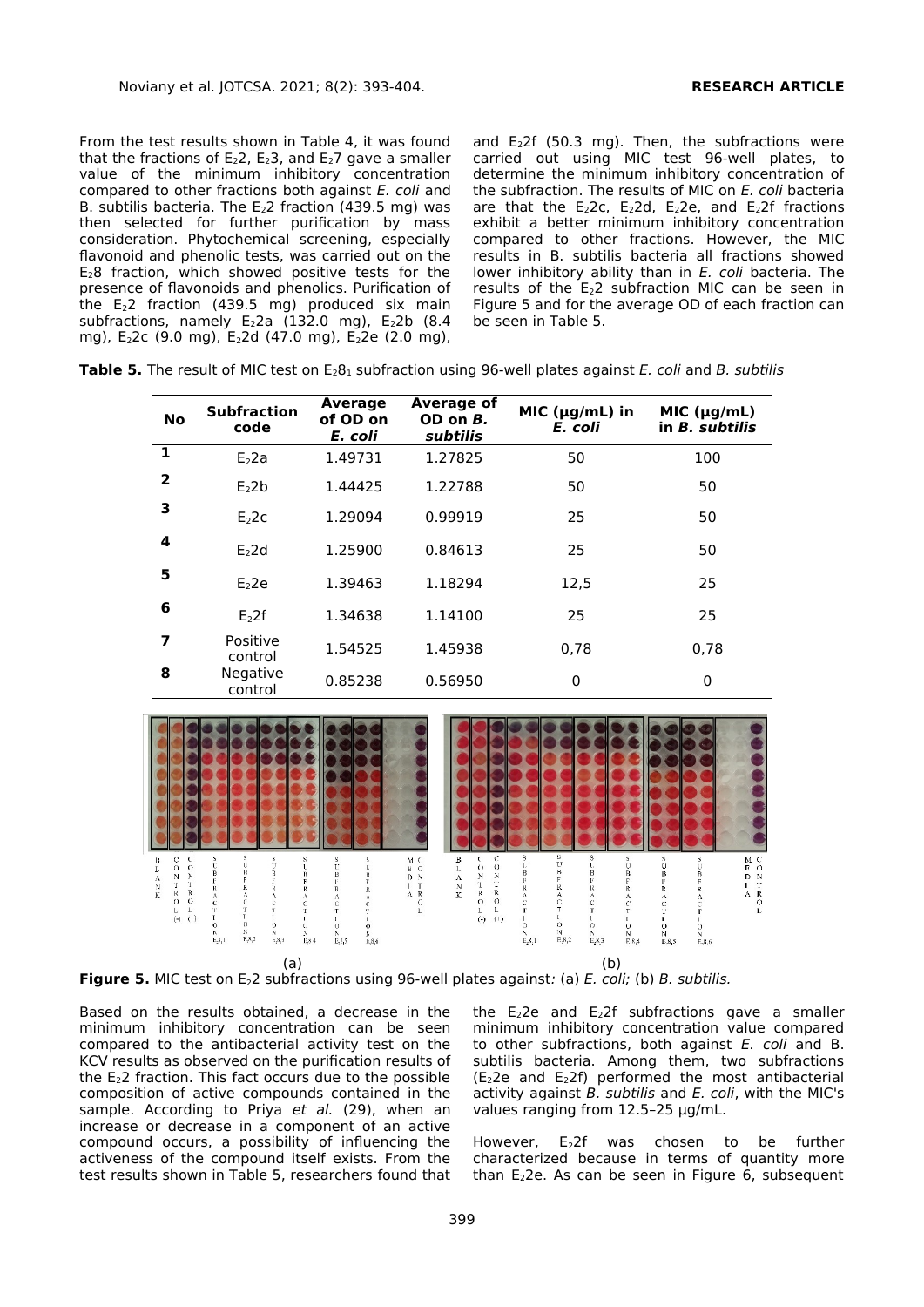characterization of the  $E<sub>2</sub>2f$  subfraction was carried out using proton nuclear magnetic spectroscopy (<sup>1</sup>H-NMR).

The spectrum shown in Figure 6 indicates that the E22f subfraction is not pure. However, interpretation of the <sup>1</sup>H-NMR data can still be done, by referring to the results of the phytochemical test of the fraction which shows the content of phenolic compounds or flavonoids in the subfraction. Therefore, a comparison reporting the presence of phenolic or flavonoid compounds in the same plant type is sought in journals to estimate the types of bioactive compounds which are obtained. From the NMR spectrum of proton E22f subfraction, the results show indications of aromatic protons in the chemical shift region  $\delta_H$  6–7. The signal for the methoxy group (-OCH<sub>3</sub>) at  $\delta_H$  3.7, the proton signal at  $\delta_H$  8.01 with the peak of the chemical shift of the hydroxyl group (-OH) attached to an aromatic ring. As well as the typical peaks for alkanes at  $δ<sub>H</sub>$  0.89-2.2.

The isolation of phenolic compounds from the fruit skin of jengkol plants, and the researchers identified

them as 1-(2,6-dihydroxy-4-methoxyphenyl) decan-1-one (Figure 7) has previously been reported (30). Based on the comparison of the proton chemical shift values between the isolated subfraction and 1- (2,6-dihydroxy-4-methoxyphenyl) decan-1-one, researchers estimated that the main active compound contained in the  $E<sub>2</sub>2f$  subfraction is a phenolic compound, namely 1-(2, 6-dihydroxy-4 methoxyphenyl) decan-1-one. However, further purification in the  $E<sub>2</sub>2f$  subfraction still needs to be performed, to ensure the active compounds which are responsible for inhibition of the test bacteria. The results obtained in the spectrum exhibit similarities with the spectrum that was reported by others (30), as can be seen in Table 6. However, antibacterial studies have not yet been found against compound 1-(2,6-dihydroxy-4methoxyphenyl) decan-1-one, so it is thought to be synergistic: between compounds 1-(2,6-dihydroxy-4 methoxyphenyl) decan-1-one with other compounds that cause antibacterial activity, as seen in the antibacterial test results in fractions of KCV results.

**Table 6**. Comparison of chemical shifts in <sup>1</sup>H-NMR subfraction E<sub>2</sub>2f with compounds 1-(2,6-dihydroxy-4methoxyphenyl)decan-1-one.

| No | <b>Proton type</b> | $\delta_{H}$ proton in Subfraction E <sub>2</sub> 8 <sub>1</sub> 6 (ppm) | $\delta_{\rm H}$ Proton in reference compound<br>(30) |
|----|--------------------|--------------------------------------------------------------------------|-------------------------------------------------------|
|    | Aromatic           | $6 - 7$                                                                  | 7.04                                                  |
|    | Methoxy            | 3.7                                                                      | 3.79                                                  |
|    | Hydroxy Aromatic   | 8.01                                                                     | 8.01                                                  |
|    | Alkane             | $0.89 - 2.2$                                                             | $0.89 - 2.21$                                         |

Based on the results of interpretation of  $H-MMR$ , data seen in Table 7 indicate that the  $\mathsf{E}_2$ 2f subfraction is not pure, but it is seen in the integration that indicates the possibility of the presence of three mixed compounds distributed in the chemical shift region  $δ_H$  0.89-8.01 ppm. The first group exhibits chemical shifts that are distributed in

the area of  $\delta_H$  8.01, 6.8, 6.79, 6.76, 6.74, 6.20, 5.87, 4.58, 3.99, 2.53, and 1.67 ppm. The second group is distributed in the area of chemical shift  $\delta_H$  7.05, 6.82, 5.91, and 4.20 ppm. Whereas, the third group was distributed in the area of chemical shift  $δ_H$  6.36, 6.29, and 0.89 ppm. The complete shift of proton chemistry and its integration can be seen in Table 7.

**Table 7**. Coupling constant and <sup>1</sup>H-NMR Integration of E<sub>2</sub>2f subfraction.

| No | $\boldsymbol{\delta}_{\sf H}$<br>(ppm) | Multiplicity | Integration       | $I(Hz)^*$      |
|----|----------------------------------------|--------------|-------------------|----------------|
| 1  | 8.01                                   | d            | 0.90 <sup>1</sup> | 16.5           |
| 2  | 7.05                                   | d            | 0.26 <sup>2</sup> | 2.5            |
| 3  | 6.8                                    | d            | 0.91 <sup>1</sup> | 2.5            |
| 4  | 6.82                                   | d            | 0.69 <sup>2</sup> | 1.5            |
| 5  | 6.79                                   | m            | 1.23 <sup>1</sup> | 4              |
| 6  | 6.76                                   | d            | 2.23 <sup>1</sup> | 1.5            |
| 7  | 6.74                                   | d            | 2.23 <sup>1</sup> | 1.5            |
| 8  | 6.36                                   | d            | 0.33 <sup>3</sup> | 2.5            |
| 9  | 6.29                                   | d            | 0.31 <sup>3</sup> | 2.5            |
| 10 | 6.20                                   | m            | 2.50 <sup>1</sup> | 2.5            |
| 9  | 5.91                                   | m            | 0.42 <sup>2</sup> | 2.5            |
| 10 | 5.87                                   | m            | 2.00 <sup>1</sup> | $\overline{2}$ |
| 13 | 4.58                                   | m            | 2.40 <sup>1</sup> | 7.5            |
| 14 | 4.20                                   | t            | 0.45 <sup>2</sup> | 4              |
| 15 | 3.70                                   | m            | 3.21 <sup>1</sup> | 3              |
| 16 | 2.53                                   | m            | 2.10 <sup>1</sup> | 3.5            |
| 17 | 1.67                                   | m            | 1.24 <sup>1</sup> | 5.5            |
| 18 | 0.89                                   | m            | 0.58 <sup>3</sup> | 8.5            |

Superscripted 1, 2, and 3 are codes for different types of groups of compounds.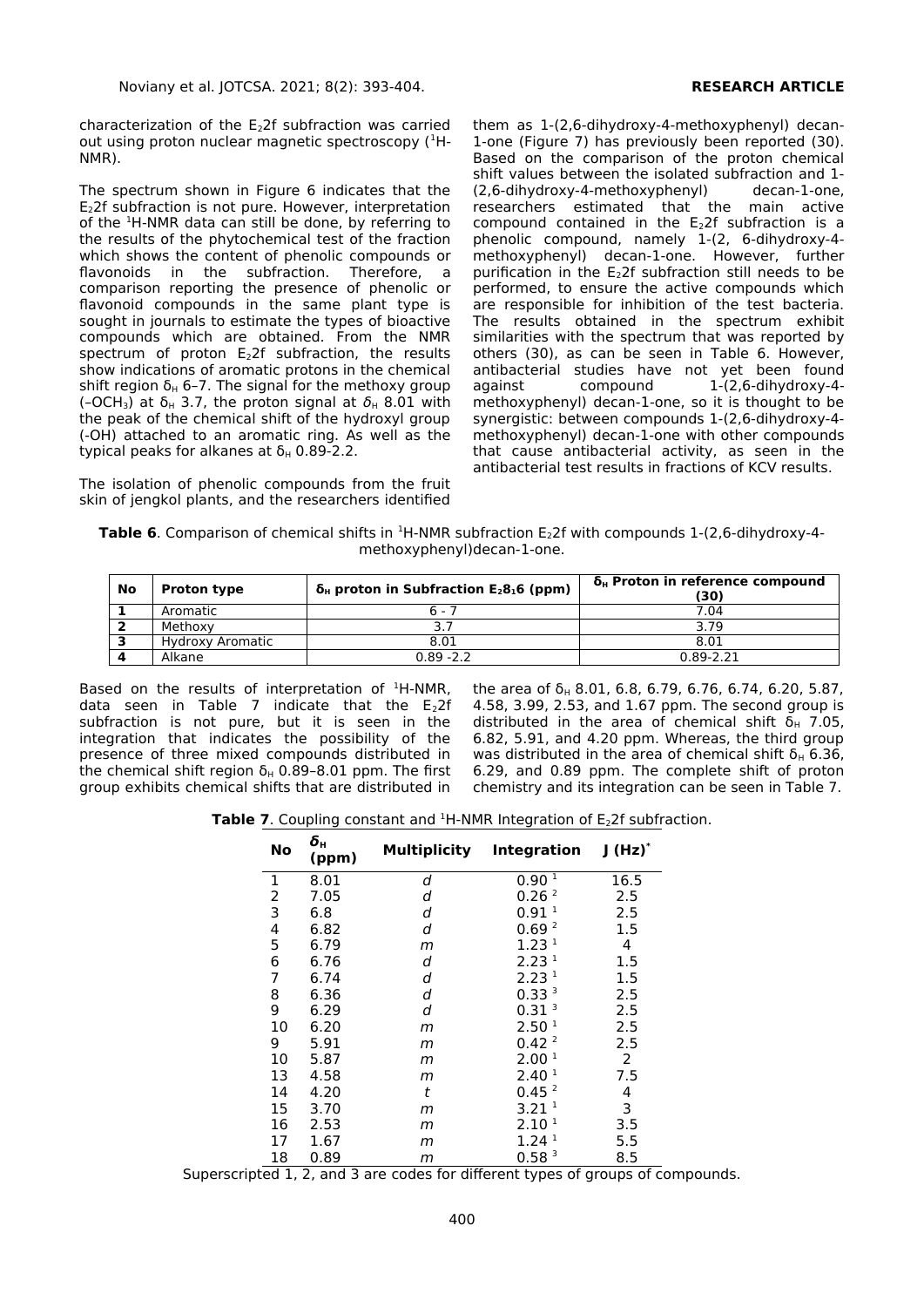

**Figure 6.** <sup>1</sup>H-NMR spectra of (a) E<sub>2</sub>2f subfraction; (b) Reference compound (30).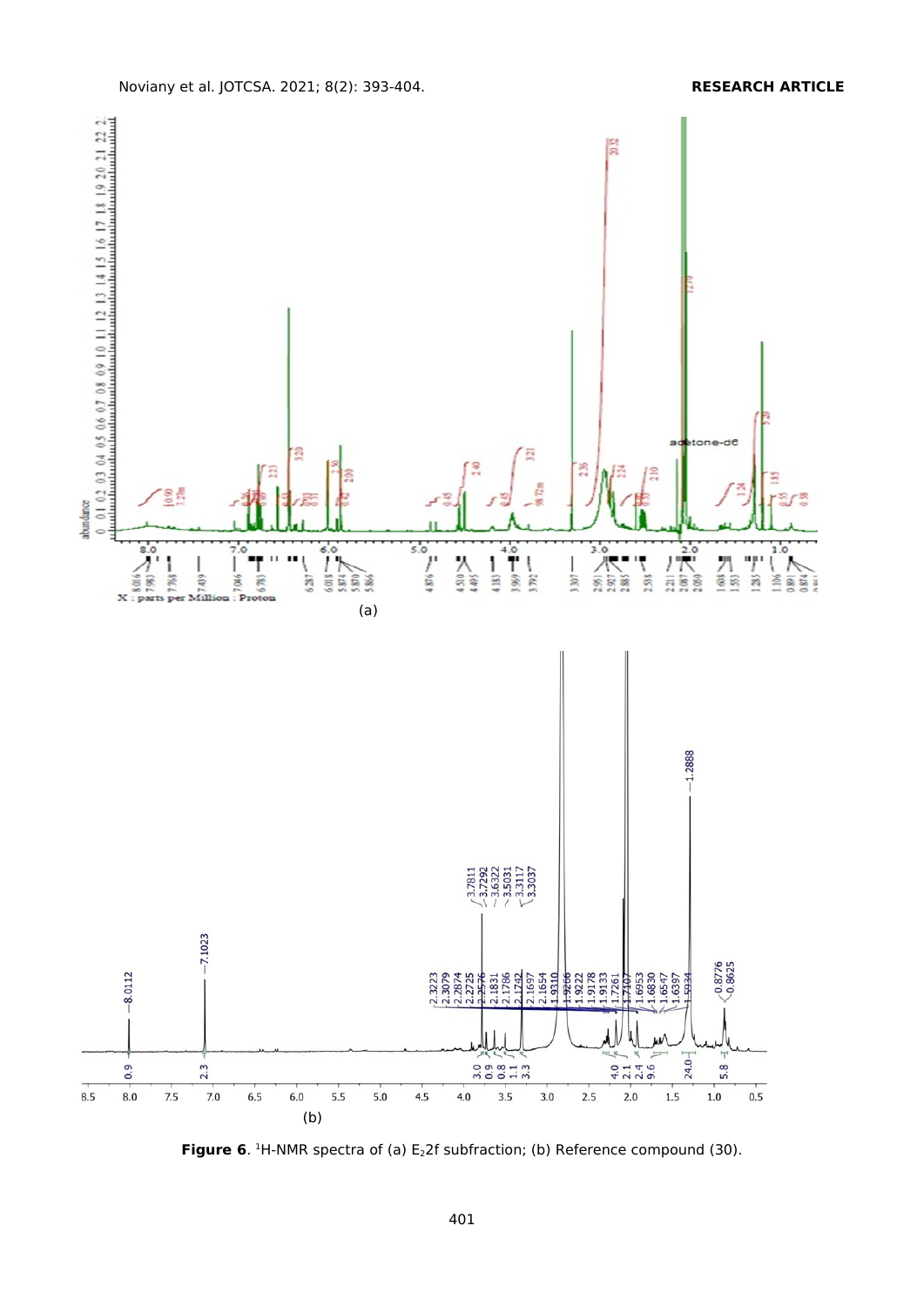

**Figure 7**. Structure of compound 1- (2,6-dihydroxy-4-methoxyphenyl) decan-1-one.

### **CONCLUSIONS**

The EtOAc extract of jengkol (A. jiringa (Jack) I. C. Nielsen) root bark exhibits antibacterial activity against E. coli and B. subtilis bacteria, which is better than the n-hexane extract. Compared to other fractions from the same column, the E13 fraction and E28 fraction exhibit better antibacterial activity against E. coli and B. subtilis bacteria. The E13 fraction and E28 fraction exhibit better antibacterial activity against E. coli and B. subtilis, compared to the E13 subfraction and E28 fraction as a result of its purification. Based on the  $^1$ H-NMR result data, the compounds detected in the  $E_28_16$ subfraction are a phenolic compound type. Lastly, this study is the first reported from this plant and the potential exists to further investigate the invention of new promising antibacterial agent from plants.

### **ACKNOWLEDGMENTS**

The authors would like to thank to the Institute of Research and Community Services, Universitas Lampung that provided fund for this project to be undertaken through Penelitian Kerjasama Internasional/International Research Collaboration 2019. The authors would like to thank Enago (**[www.enago.com](chrome-extension://flock.co/client_base/apps/conversation/www.enago.com)**) for the English language proofread and review.

# **CONFLICTS OF INTEREST**

The authors declare no conflicts of interest**.**

# **REFERENCES**

1. Van TTH, Nguyen HNK, Smooker PJ, Coloe PJ. The antibiotic resistance characteristics of nontyphoidal Salmonella enterica isolated from foodproducing animals, retail meat and humans in South East Asia**.** Int. J. Food Microbiol. 2012**;** 154: 98-106.

2. Sulaiman M, Hassan Y, Taskin-Tok T, Noundou XS. Synthesis, Antibacterial Activity and Docking Studies Of Benzyl Alcohol Derivatives. J. Turk. Chem. Soc. Sect. A: Chem. 2020; 7(2): 481-8.

3. World Health Organization. WHO Global Strategy for Containment of Antimicrobial Resistance. World Health Organization. 2001**;** 53–5.

4. Oyofo BA, Lesmana M, Subekti D, Tjaniadi P, Larasati W, Putri M, Simanjuntak CH, Punjabi NH, Santoso W, Muzahar, Sukarma, Sriwati, Sarumpaet S, Abdi M, Tjindi R, Ma'ani H, Sumardiati A, Handayani H, Campbell JR, Alexander WA, Beecham III HJ, Corwin AL. Surveillance of bacterial pathogens

of diarrhea disease in Indonesia. Diagn. Mic. Infec. Dis, 2002; 44: 227-34.

5. Annissa, Suhartati T, Yandri, Hadi S. Antibacterial Activity of Diphenyltin(IV) and Triphenyltin(IV) 3- Chlorobenzoate againts Pseudomonas aeruginosa and Bacillus subtilis. Orient. J. Chem. 2017; 33: 1133-9.

6. Hadi S, Hermawati E, Noviany, Suhartati T, Yandri. Antibacterial Activity Test of DiphenyltinIV) Dibenzoate and Triphenyltin(IV) Benzoate Compounds against Bacillus substilis and Pseudomonas aeruginosa. Asian J. Microbiol. Biotech. Env. Sci. 2018; 20; 113-9.

7. Bischoff KM, White DG, Mcdermott PF, Zhao S, Gaines S, Maurer JJ. Characterization of Chloramphenicol Resistance in Beta-Hemolytic Escherichia coli Associated with Diarrhea in Neonatal Swine. J. Clin. Microbiol. 2002; 40: 389–94.

8. Bischoff KM, White DG, Hume ME, Poole TL, Nisbet DJ. The chloramphenicol resistance gene cmlA is disseminated on transferable plasmids that confer multiple-drug resistance in swine Escherichia coli. FEMS Microbiol. Lett. 2005; 243: 285–91.

9. Stapleton P, Wu PJ, King A, Shannon K, French G, Phillips I. Incidence and mechanisms of resistance to the combination of amoxicillin and clavulanic acid in Escherichia coli. Antimicrob. Agents Chemother. 1995; 39: 2478–83.

10. Küçük S, Soyer P, Tunali Y. Determination of Antimicrobial and Biological Activities of Salvia sclarea L. (Lamiaceae) Extracts. J. Turk. Chem. Soc. Sect. A: Chem. 2019; 6 (1): 15–20.

11. Noviany N, Samadi A, Carpenter EL, Abugrain ME, Hadi S, Purwitasari N, Indra G, Indra A, Mahmud T. Structural revision of sesbagrandiflorains A and B, and synthesis and biological evaluation of 6 methoxy-2-arylbenzofuran derivatives. J. Nat. Med. 2020; August (online first).

12. Noviany N, Osman [H,](https://www.scopus.com/authid/detail.uri?authorId=57205288200) [Mo](https://www.scopus.com/authid/detail.uri?authorId=57219869771)hamad S, [Hadi S.](https://www.scopus.com/authid/detail.uri?authorId=57219870824) Antibacterial activity of extracts and compounds from the roots of Sesbania grandiflora (Leguminosae). Res. J. Chem. Environ. 2020; 24(8): 108-13.

13. Hadi S, Noviany. The Isolation of Hopeaphenol, a Tetramer Stilbene, from Shorea ovalis Blume. Adv. Nat. Appl. Sci. 2009; 3(1): 107-12.